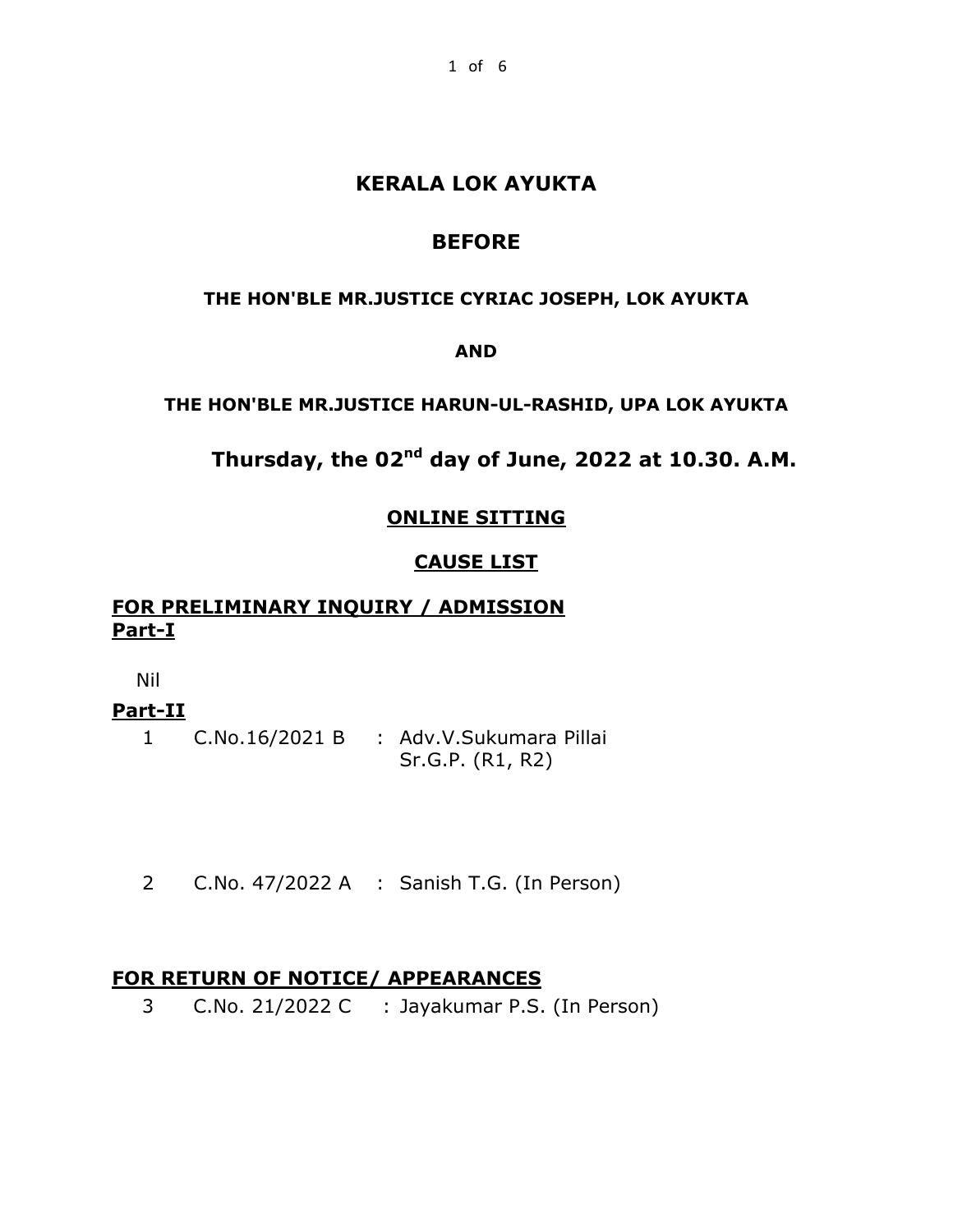4 C.No.181/2021 C : Adv.L.Rajesh

#### **PLEADINGS**

- 5 C.No.66/2021 C : Adv. Rema P. Sr.G.P. (R1, R2) Adv.Konchira G. Neelakantan Nair (R3)
- 6 C.No.115/2021 D : Adv.M.R. Hariraj Sr. G. P. (R1 to R5) Adv.V.Anil (R6) Adv.Linu R. Babu (R7) Adv.M.Ramesh Chander (R8) Adv.Bonny Benny & Adv. Bejoy Joseph
- 7 C.No.126/2021 A : Adv. Satheesh Babu G. Sr.G.P. (R1 to R3)
- 8 C.No.127/2021 A : Adv. P.T.Muraleedharan

#### **PETITIONS**

9 I.A.No. 114/2022 : Zacharia Joseph (In Person) C.No.1140/2013 B Sr.G.P ( R1 to R11) Superintendent of Police, Kerala Lok Ayukta (Investigating Officer)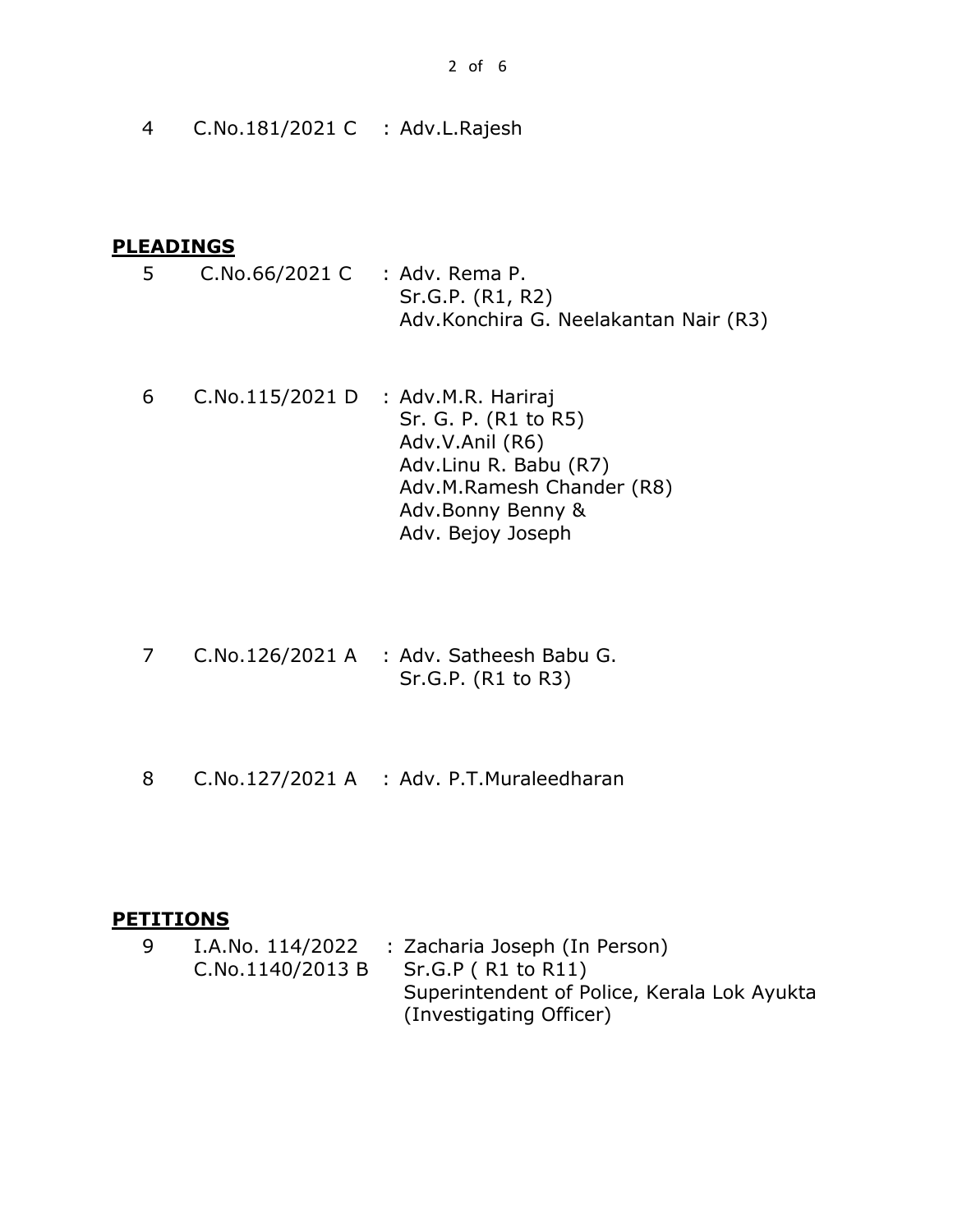#### **FOR ACTION TAKEN REPORT/COMPLIANCE REPORT**

10 C.No.789/2016 C : Adv.R.Kunjukrishnan Potti Sr.G.P (R1, R2) Adv.S.J.Rajaprathap (R3) Adv.V.A.Baburaj (R4) Adv.A.S.Balachandran Nair (R5, R6)

## **FOR DISPOSAL**

11 C.No.889/2013 A : Adv. K. Pushparajan Achary Sr.G.P. (R1 to R3, R5, R6) Adv. Unnikrishnan S. Cherunniyoor, SC for VACB (R4) Adv. P. Raj Mohan (R7) Adv. B.Vijayakumar (R8, R9)

## **C/W**

- 12 C.No.891/2013 B : Adv. K. Pushparajan Achary Sr. G.P. (R1 to R3, R5, R6) Adv. Unnikrishnan S. Cherunniyoor SC for VACB (R4) Adv. P.Rajmohan (R7) Adv. B.Vijayakumar (R8, R9)
- 13 C.No.722/2017 A I.A.No.143/2020 : Adv.Suresh Babu P.K. Adv.K.S.Ravisankar (R1, R4 to R7, R10) Adv.P.Rajmohan (R2) / Sr.G.P.(R8, R9, R11)

#### **C/W**

14 C.No.721/2017 A I.A.No.142/2020 : Adv.Suresh Babu P.K. Adv.K.S.Ravisankar (R1, R4 to R7, R10) Adv.P.Rajmohan (R2) Sr.G.P.(R8, R9, R11)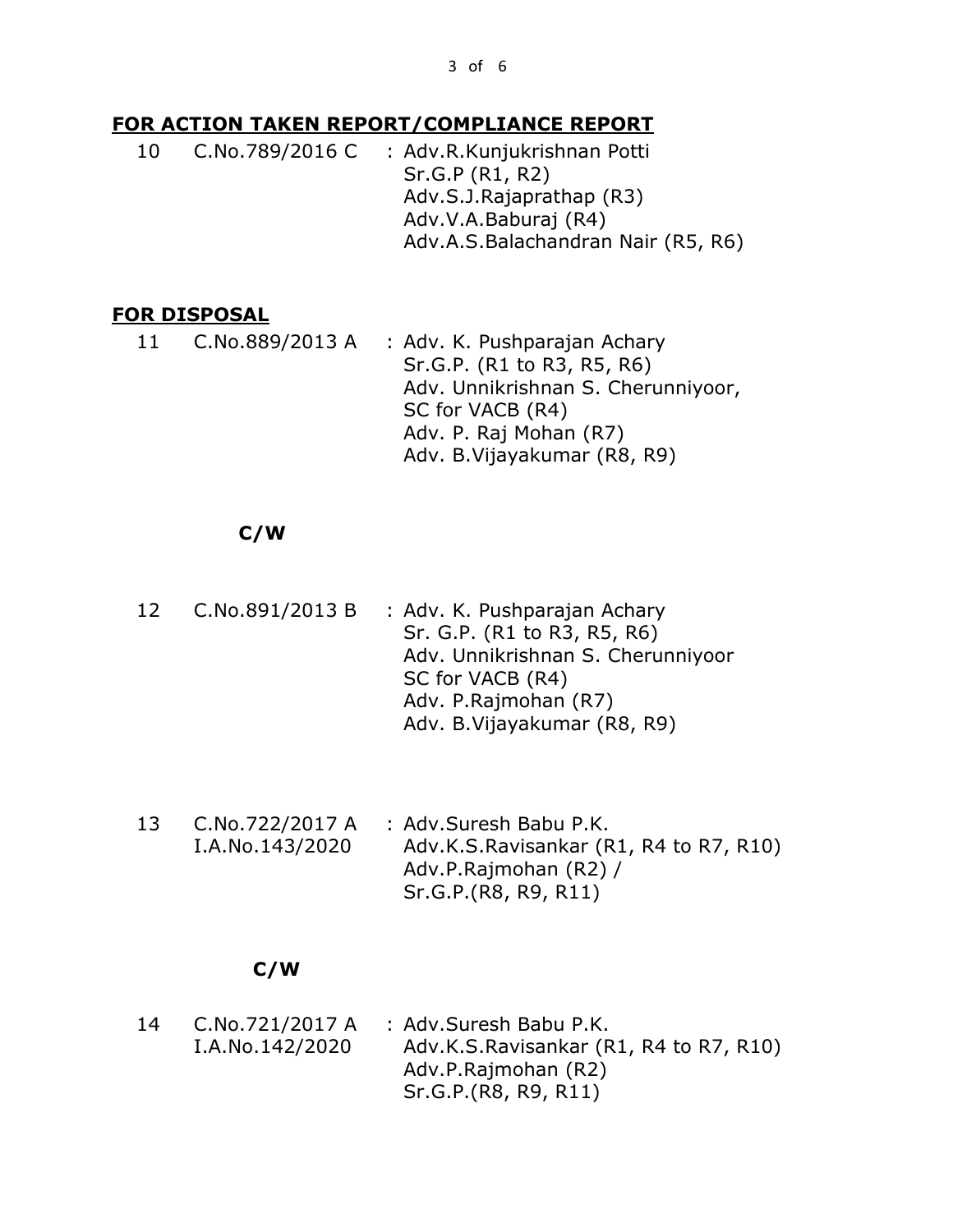## **C/W**

15 C.No.723/2017A I.A.No.144/2020 : Adv.Suresh Babu P.K. Adv.K.S.Ravisankar (R1, R4 to R7, R10) Adv.P.Rajmohan (R2) Sr.G.P.(R8, R9, R11)

## **FOR HEARING ON COMPLAINT**

16 C.No.1036/2014 D : H.Abdul Hameed (In Person) Sr.G.P (R1) Adv.R.Santhosh (R2 to R4)

**Google Meet Link :- <https://meet.google.com/wpi-avyi-vyj>**

\*\*\*\*\*\*\*\*\*\*\*\*\*\*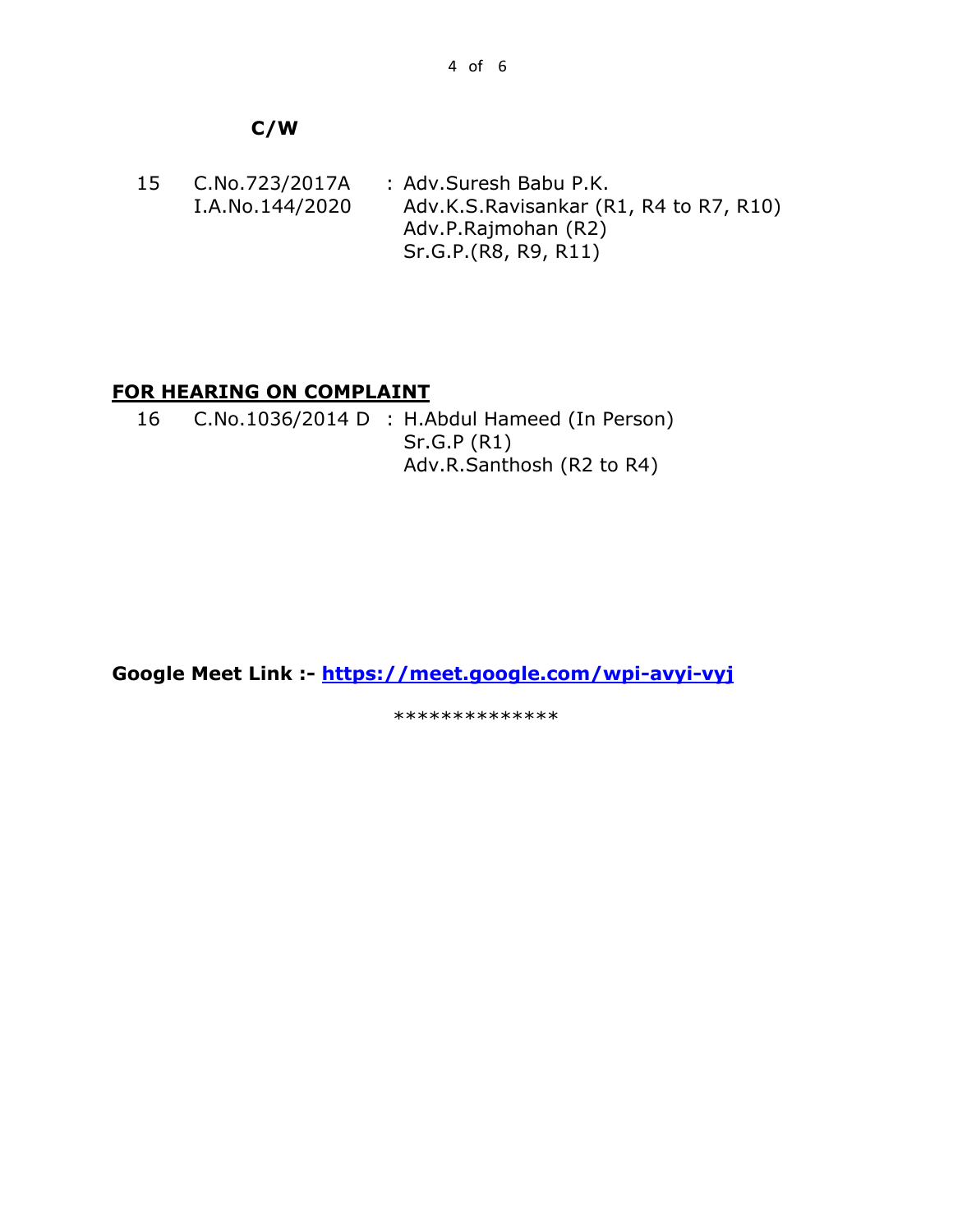### **KERALA LOK AYUKTA**

## **BEFORE**

### **THE HON'BLE MR.JUSTICE BABU MATHEW P. JOSEPH, UPA LOK AYUKTA**

**Thursday, the 02nd day of June, 2022 at 10.30. A.M.**

### **ONLINE SITTING**

## **CAUSE LIST FOR PRELIMINARY INQUIRY / ADMISSION Part-I**

Nil

## **Part-II**

1 C.No.183/2021 C : Dr. Ramakumar (In Person)

#### **PLEADINGS**

|  | C.No.108/2021 C | : Adv.Pushparajan Achary       |
|--|-----------------|--------------------------------|
|  |                 | Adv. Vinod Singh Cheriyan (R1) |
|  |                 | Sr.G.P. (R2 & R3)              |

- 3 C.No.204/2020 A : Adv. Nalanchira P. Krishnankutty I.A.No. 60/2022 Sr.G.P. (R1) Adv.D.R.Manoj (R2)
- 4 C.No. 57/2022 B : Adv. Senil R. Nath

## **FOR RETURN OF NOTICE/ APPEARANCES**

5 C.No. 33/2022 D : Adv.Babu P. PothencodeI.A.No. 67/2022